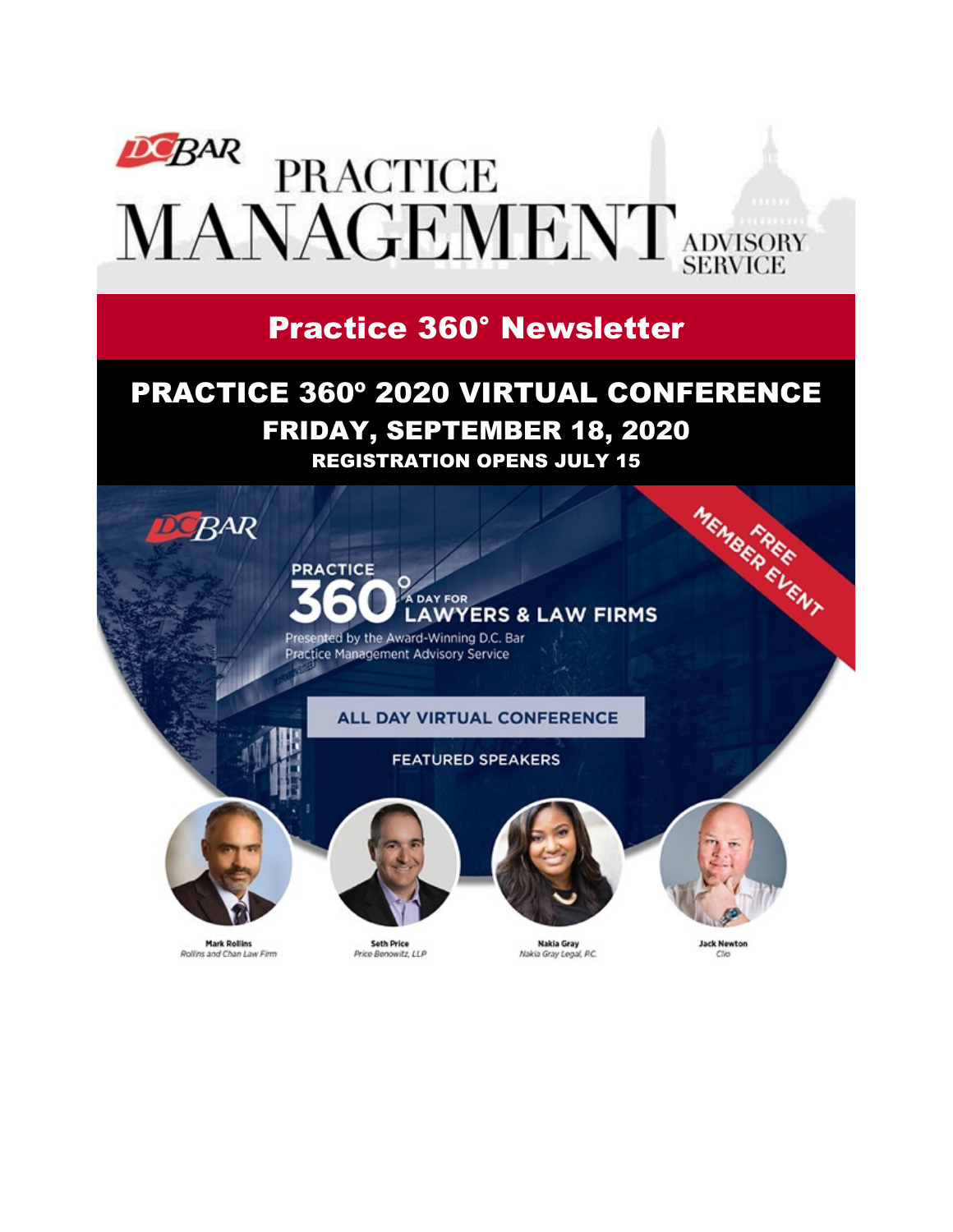# Calendar

### Networking

Join us for Networking on Zoom following each Lunch and Learn session.

(See schedule on the right.)

### COVID-19 Resources

[Coping During COVID-19: You Are](https://www.dcbar.org/about-the-bar/news/coping-during-covid-19-you-are-not-alone.cfm?utm_source=Real%20Magnet&utm_medium=INSERT_CHANNEL&utm_campaign=INSERT_LINK_ID)  [Not Alone](https://www.dcbar.org/about-the-bar/news/coping-during-covid-19-you-are-not-alone.cfm?utm_source=Real%20Magnet&utm_medium=INSERT_CHANNEL&utm_campaign=INSERT_LINK_ID) (D.C. Bar, Lawyer Assistance Program)

[COVID-19 and Well-Being](https://www.dcbar.org/bar-resources/lawyer-assistance-program/upload/COVID-19-and-Well-Being-Resources.pdf?utm_source=Real%20Magnet&utm_medium=INSERT_CHANNEL&utm_campaign=INSERT_LINK_ID) (D.C. Bar, Lawyer Assistance Program)

[Well-Being Tips for Working at](https://www.dcbar.org/bar-resources/lawyer-assistance-program/upload/WellnessTips-Working-from-home.pdf?utm_source=Real%20Magnet&utm_medium=INSERT_CHANNEL&utm_campaign=INSERT_LINK_ID)  [Home](https://www.dcbar.org/bar-resources/lawyer-assistance-program/upload/WellnessTips-Working-from-home.pdf?utm_source=Real%20Magnet&utm_medium=INSERT_CHANNEL&utm_campaign=INSERT_LINK_ID) (D.C. Bar, Lawyer Assistance Program)

[Bracing for the Unexpected: Disaster](https://www.dcbar.org/about-the-bar/news/disaster-preparedness-for-lawyers.cfm?utm_source=Real%20Magnet&utm_medium=INSERT_CHANNEL&utm_campaign=INSERT_LINK_ID)  [Preparedness for Lawyers](https://www.dcbar.org/about-the-bar/news/disaster-preparedness-for-lawyers.cfm?utm_source=Real%20Magnet&utm_medium=INSERT_CHANNEL&utm_campaign=INSERT_LINK_ID) (D.C. Bar, Practice Management Advisory Service)

[Quick Start Guide to Launching a](https://www.dcbar.org/bar-resources/practice-management-advisory-service/upload/Career-disruption-setting-up-a-law-firm-quickly-resources-042020.pdf?utm_source=Real%20Magnet&utm_medium=INSERT_CHANNEL&utm_campaign=INSERT_LINK_ID)  [Firm During the Pandemic](https://www.dcbar.org/bar-resources/practice-management-advisory-service/upload/Career-disruption-setting-up-a-law-firm-quickly-resources-042020.pdf?utm_source=Real%20Magnet&utm_medium=INSERT_CHANNEL&utm_campaign=INSERT_LINK_ID) (D.C. Bar, Practice Management Advisory Service)

[New Law Firm Quick Start](https://www.dcbar.org/bar-resources/practice-management-advisory-service/upload/Quick-start-Tech-Guide-final.pdf?utm_source=Real%20Magnet&utm_medium=INSERT_CHANNEL&utm_campaign=INSERT_LINK_ID)  [Technology Guide](https://www.dcbar.org/bar-resources/practice-management-advisory-service/upload/Quick-start-Tech-Guide-final.pdf?utm_source=Real%20Magnet&utm_medium=INSERT_CHANNEL&utm_campaign=INSERT_LINK_ID) (D.C. Bar, Practice Management Advisory Service)

[Working Remotely During the](https://www.dcbar.org/about-the-bar/news/working-remotely-during-the-pandemic.cfm?utm_source=Real%20Magnet&utm_medium=INSERT_CHANNEL&utm_campaign=INSERT_LINK_ID)  [Pandemic: A Guide to Bar Member](https://www.dcbar.org/about-the-bar/news/working-remotely-during-the-pandemic.cfm?utm_source=Real%20Magnet&utm_medium=INSERT_CHANNEL&utm_campaign=INSERT_LINK_ID)  [Benefits](https://www.dcbar.org/about-the-bar/news/working-remotely-during-the-pandemic.cfm?utm_source=Real%20Magnet&utm_medium=INSERT_CHANNEL&utm_campaign=INSERT_LINK_ID) (D.C. Bar, Practice Management Advisory Service)

# Successful Small Firm Practice Course

The Successful Small Firm Practice Course begins September 14 with eight Monday sessions (12-2 p.m.) and on October 3 with two all-day Saturday sessions. Sessions will be presented on Zoom. The Course is all about starting, growing and managing a law firm and differs from Basic Training in that it explores many topics in-depth with attendees creating work product for evaluation during the sessions.

Rochelle D. Washington will lead the Monday, Noon-2 p.m. sessions on September 14, 21, 28; October 5, 19, 26; November 2 & 9.

Daniel M. Mills will lead the Saturday sessions, 8:30 a.m. - 4:30 p.m., on October 3 & November 7.

Register by sending an email to [SmallFirmCourse@DCBar.org](mailto:SmallFirmCourse@DCBar.org) and indicating whether you will be attending the Monday or Saturday sessions. The Course is free for D.C. Bar members and their law firm staff.

## Lunch and Learn

**Due to the pandemic, key Bar services, including PMAS programs, are currently only available online via videoconference.**

#### **All Lunch and Learn programs begin at Noon.**

Register for any or all at [lunchandlearn@dcbar.org](mailto:lunchandlearn@dcbar.org?subject=Lunch%20and%20Learn)

#### **July 9, 2020**

Returning to Work Safely Amid COVID-

19, presented by Thomas B. Martin of Goldblatt Martin [Pozen LLP](https://gmpllp.com/) and Nathan Finch of [Motley Rice LLC.](https://www.motleyrice.com/)

During this program we will cover:

**When to Return to the Workplace**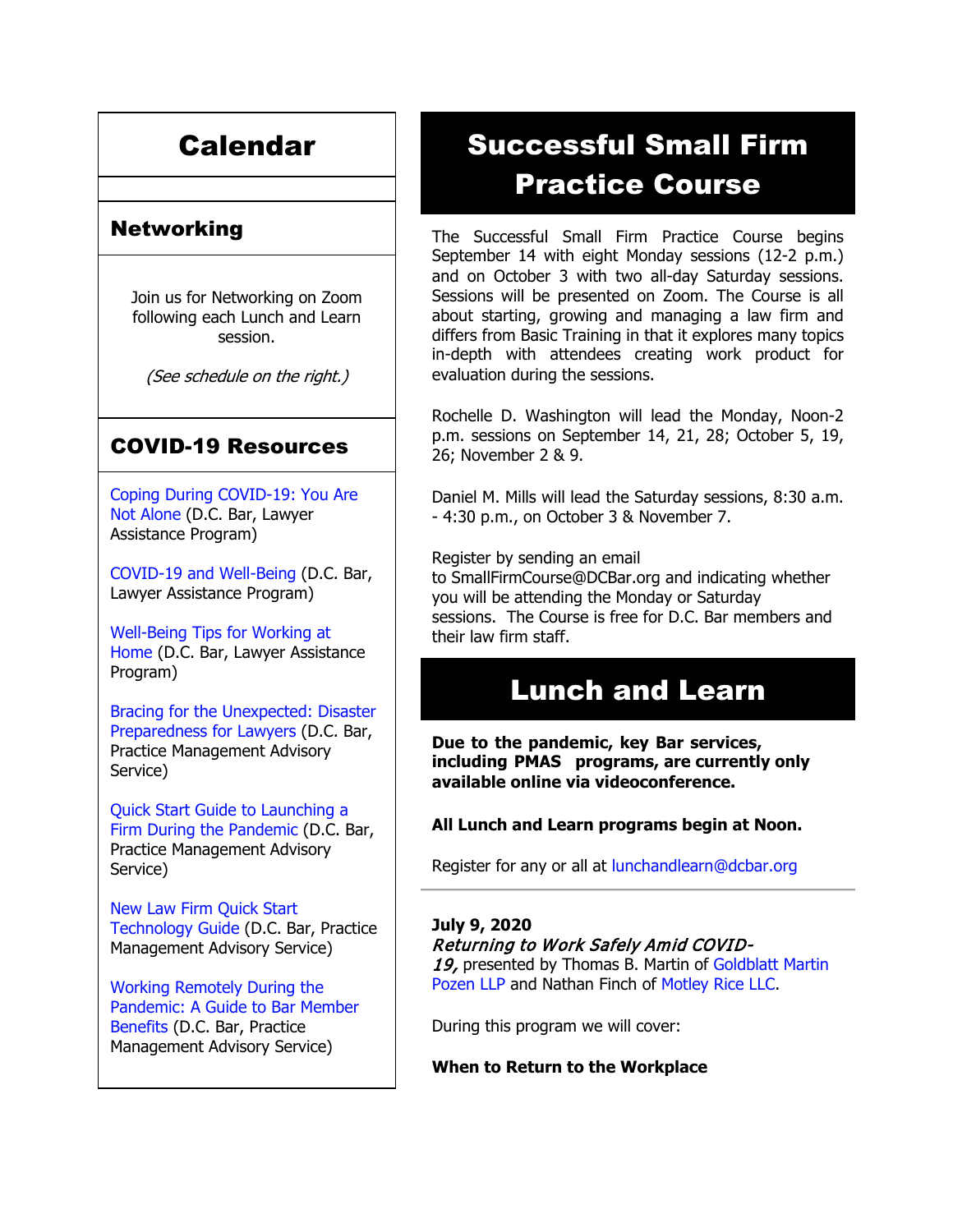[Legal Ethics in the Age of](https://www.dcbar.org/about-the-bar/news/Legal-Ethics-in-the-Age-of-the-Coronavirus.cfm?utm_source=Real%20Magnet&utm_medium=INSERT_CHANNEL&utm_campaign=INSERT_LINK_ID)  [Coronavirus](https://www.dcbar.org/about-the-bar/news/Legal-Ethics-in-the-Age-of-the-Coronavirus.cfm?utm_source=Real%20Magnet&utm_medium=INSERT_CHANNEL&utm_campaign=INSERT_LINK_ID) (D.C. Bar, Legal Ethics Program)

[Link to other D.C. Bar Covid-19](https://www.dcbar.org/bar-resources/COVID-19-Resources.cfm?utm_source=Real%20Magnet&utm_medium=INSERT_CHANNEL&utm_campaign=INSERT_LINK_ID)  [Resources](https://www.dcbar.org/bar-resources/COVID-19-Resources.cfm?utm_source=Real%20Magnet&utm_medium=INSERT_CHANNEL&utm_campaign=INSERT_LINK_ID)

### PMAS Events

**July 9** – Lunch and Learn, Returning to work Safely Amid COVID-19 **July 15** – Day 1 of Basic Training & Beyond **July 16** – Lunch and Learn, Finding Your Footing: How to Stay Sane When Working from Home **July 22** – Day 2 of Basic Training & Beyond **July 25** – Basic Training & Beyond (One-day Saturday session) **July 30** – Lunch and Learn, Conducting Video Depositions Using Zoom

### **Ethics**

New ethics guidance on **Acceptance of Crytocurrency as Payment for Legal Fees.** [Legal Ethics Opinion](https://www.dcbar.org/bar-resources/legal-ethics/opinions/Ethics-Opinion-378.cfm?utm_source=Real%20Magnet&utm_medium=INSERT_CHANNEL&utm_campaign=INSERT_LINK_ID)  [378](https://www.dcbar.org/bar-resources/legal-ethics/opinions/Ethics-Opinion-378.cfm?utm_source=Real%20Magnet&utm_medium=INSERT_CHANNEL&utm_campaign=INSERT_LINK_ID)

**Duties When a Lawyer is Impaired.** [Legal Ethics Opinion 377](https://www.dcbar.org/bar-resources/legal-ethics/opinions/Ethics-Opinion-377.cfm?utm_source=Real%20Magnet&utm_medium=INSERT_CHANNEL&utm_campaign=INSERT_LINK_ID)

**Mandatory Arbitration Provisions in Fee Agreements.** [Legal Ethics](https://www.dcbar.org/bar-resources/legal-ethics/opinions/Ethics-Opinion-376.cfm?utm_source=Real%20Magnet&utm_medium=INSERT_CHANNEL&utm_campaign=INSERT_LINK_ID)  [Opinion 376](https://www.dcbar.org/bar-resources/legal-ethics/opinions/Ethics-Opinion-376.cfm?utm_source=Real%20Magnet&utm_medium=INSERT_CHANNEL&utm_campaign=INSERT_LINK_ID)

**What are the ethical implications of crowdfunding a legal representation?** Read [Legal Ethics](http://www.dcbar.org/bar-resources/legal-ethics/opinions/Ethics-Opinion-375.cfm?utm_source=Real%20Magnet&utm_medium=INSERT_CHANNEL&utm_campaign=INSERT_LINK_ID)  [Opinion 375](http://www.dcbar.org/bar-resources/legal-ethics/opinions/Ethics-Opinion-375.cfm?utm_source=Real%20Magnet&utm_medium=INSERT_CHANNEL&utm_campaign=INSERT_LINK_ID) for guidance.

- ReOpen DC Stages
- Mayor's Orders

#### **Preparing the Workplace for a Return to Work**

- Workplace Health and Safety Requirements and Guidance
- ADA/DC Human Rights Act Issues

#### **Managing COVID-19-Related Issues in the Workplace**

- Federal and D.C. Employment Protections Requirements
- Responding to a Positive Case



#### **July 16, 2020**

Finding Your Footing: How to Stay Sane When **Working from Home, presented by Niki Irish of** the [D.C. Bar Lawyer Assistance Program.](https://www.dcbar.org/bar-resources/lawyer-assistance-program/?utm_source=Real%20Magnet&utm_medium=INSERT_CHANNEL&utm_campaign=INSERT_LINK_ID)

Working from home is often challenging, doing so now is a whole other story. Are you noticing your productivity isn't what you hoped it would be? Do you feel unfocused and overwhelmed? You are not alone -- you are living through a pandemic!

Yet even in a pandemic there are steps you can take to help. This session will provide practical strategies to help with focus and organization, address ways to create healthy boundaries between work and home and explore evidence-based practices to manage stress.

### **[Register](https://join.dcbar.org/eWeb/DynamicPage.aspx?site=dcbar&webcode=EventInfo&Reg_evt_key=b5f50fa8-92f4-4530-975a-0251d26d24c9&RegPath=EventRegFees&FreeEvent=&Event=Lunch%20and%20Learn:%20Finding%20Your%20Footing:%20How%20to%20Stay%20Sane%20When%20Working%20from%20Home%20(Online%20Only)&FundraisingEvent=&evt_guest_limit=9999&utm_source=Real%20Magnet&utm_medium=INSERT_CHANNEL&utm_campaign=INSERT_LINK_ID)**

**July 30, 2020** Conducting Video Depositions Using Zoom, presented by Sundeep Hora of Alderman, [Devorsetz & Hora PPLC.](https://www.adhlawfirm.com/)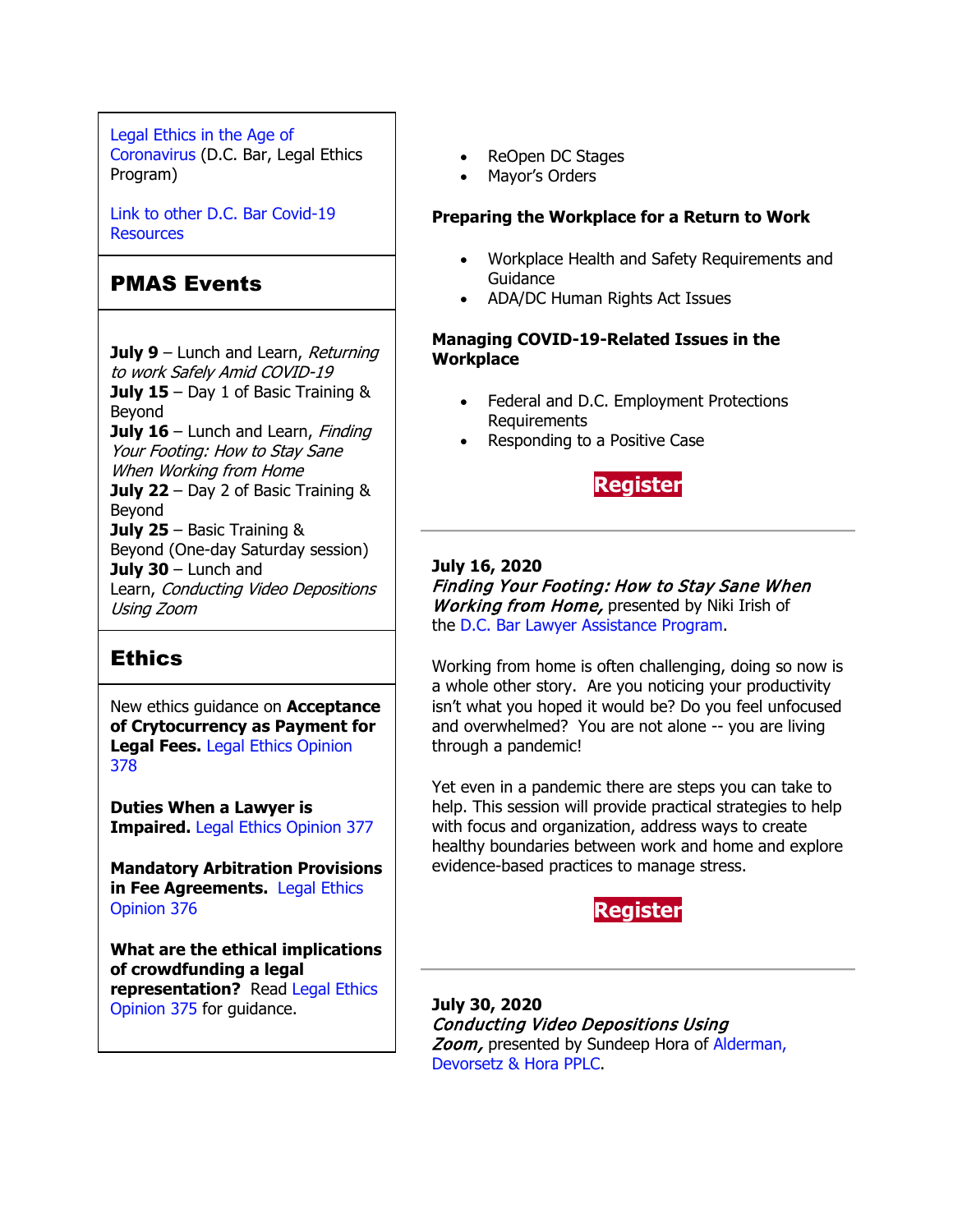**What are your obligations to a prospective client?** Read [Legal](http://www.dcbar.org/bar-resources/legal-ethics/opinions/Ethics-Opinion-374.cfm?utm_source=Real%20Magnet&utm_medium=INSERT_CHANNEL&utm_campaign=INSERT_LINK_ID)  [Ethics Opinion 374](http://www.dcbar.org/bar-resources/legal-ethics/opinions/Ethics-Opinion-374.cfm?utm_source=Real%20Magnet&utm_medium=INSERT_CHANNEL&utm_campaign=INSERT_LINK_ID) to find out.

**Have you read** the Legal Ethics Opinions on social media and lawyers? [Legal Ethics Opinion](http://www.dcbar.org/bar-resources/legal-ethics/opinions/Ethics-Opinion-370.cfm?utm_source=Real%20Magnet&utm_medium=INSERT_CHANNEL&utm_campaign=INSERT_LINK_ID) 370 [Legal Ethics Opinion](http://www.dcbar.org/bar-resources/legal-ethics/opinions/Ethics-Opinion-371.cfm?utm_source=Real%20Magnet&utm_medium=INSERT_CHANNEL&utm_campaign=INSERT_LINK_ID) 371

## Other Events

[Continuing Legal Education programs](https://join.dcbar.org/eweb/DynamicPage.aspx?Site=DCBar&WebKey=cbe606bc-88d4-4d37-872c-f48d412a59e5&evt_etc_key=7aaf572d-f662-422f-9fe7-0ae3f4b705be&utm_source=Real%20Magnet&utm_medium=INSERT_CHANNEL&utm_campaign=INSERT_LINK_ID)

[Communities Events](https://join.dcbar.org/eweb/DynamicPage.aspx?site=dcbar&webcode=EventList&utm_source=Real%20Magnet&utm_medium=INSERT_CHANNEL&utm_campaign=INSERT_LINK_ID)

[Pro Bono Center training programs](http://www.dcbar.org/pro-bono/resources-and-training/pro-bono-training.cfm?utm_source=Real%20Magnet&utm_medium=INSERT_CHANNEL&utm_campaign=INSERT_LINK_ID)

During this program we will cover:

- Understanding the pros and cons of remote depositions
- Maintaining eye contact (keeping the deponent in the hot seat) during your examination
- Using the Zoom interface and whether to upgrade to the commercial version
- Managing exhibits including whether to use a technician provided by the court reporter
- Using adequate lighting and backgrounds
- Dealing with off-camera conduct such as lawyers feeding answer to the deponent



All programs begin at noon. The Lunch and Learn Series is [here.](http://www.mmsend31.com/link.cfm?r=zvkjaWqFFUTRz65Avl-Ftw%7E%7E&pe=uj3OQce67sAzal0I0cWC7TjhNwePVYVKzJMg2Js6AIsGNMVqBKo6FlxU1r4B9xoXUOyVF9B6Sl75zAYfEz30Xg%7E%7E&t=9q0Bx7QlIBCo1RGNX5Mg8A%7E%7E) New programs are added regularly. Recaps and materials from recent programs are [here.](https://www.dcbar.org/bar-resources/practice-management-advisory-service/lunch-series-past.cfm?utm_source=Real%20Magnet&utm_medium=INSERT_CHANNEL&utm_campaign=INSERT_LINK_ID) If you have an idea for a program, let us know at: [lunchandlearn@dcbar.org](mailto:lunchandlearn@dcbar.org)

And if you missed Affordable Tools, Tech, and Talent to Run a Small Law Firm Remotely with Maddy Martin; Overcoming the Crisis: How to Retool your Marketing to Stay Connected and Relevant with Mary Ellen Hickman; Running on Empty: Burnout in the Legal Profession with Niki Irish; Clearing Clutter, Tuning in to Time, Space & Mind with Niki Irish & Tracy Huang; or Mary Ellen Hickman on Help, I Have No Time for Marketing, here are the recordings and [materials.](http://www.mmsend31.com/link.cfm?r=zvkjaWqFFUTRz65Avl-Ftw%7E%7E&pe=4mmxqJOvTKC2xyXj-atTVcA70zCTGMMU-jeeiyE3_LcUP1jcscAFhZabfUl8Xy4IIeUfSvOSbZDXV2AP0w6XEA%7E%7E&t=9q0Bx7QlIBCo1RGNX5Mg8A%7E%7E)

# Basic Training & Beyond

Our monthly [Basic Training & Beyond](http://www.dcbar.org/bar-resources/practice-management-advisory-service/basic-training.cfm?utm_source=Real%20Magnet&utm_medium=INSERT_CHANNEL&utm_campaign=INSERT_LINK_ID)**,** is set for July 15 and 22 (9:15 a.m.  $-4:30$  p.m.). A one-day version of this two-day program is set for Saturday, July 25 (8:30 a.m. – 5:00 p.m.). We will meet by Zoom videoconference.

Register at BasicTraining@dc[bar.org](mailto:BasicTraining@dcbar.org?subject=Basic%20Training%20%26%20Beyond)

This program has been presented 253 times for more than 3,500 lawyers over the last twelve years and many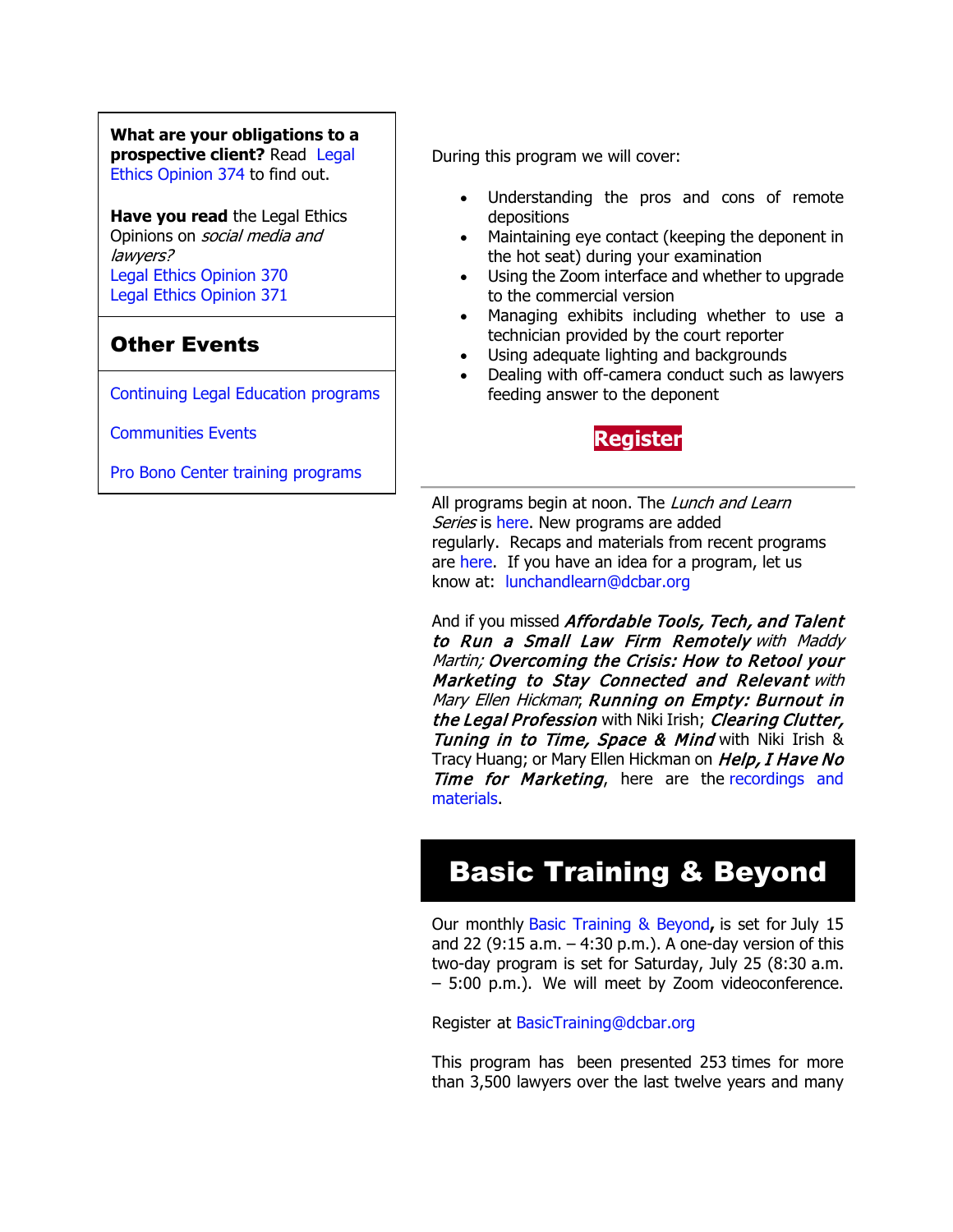have launched and are operating small law firms. We keep in touch with many small firms and what we learn informs the content for this program.

# PMAS Links and Free Downloads

[Law Firm Management Assessment \(Self-Check\)](https://www.dcbar.org/bar-resources/practice-management-advisory-service/selfcheck.cfm?utm_source=Real%20Magnet&utm_medium=INSERT_CHANNEL&utm_campaign=INSERT_LINK_ID)

[Small firm legal trends and compensation reports](http://www.dcbar.org/bar-resources/practice-management-advisory-service/basic-training-supplement.cfm?utm_source=Real%20Magnet&utm_medium=INSERT_CHANNEL&utm_campaign=INSERT_LINK_ID)

[e-Manual for Basic Training & Beyond](http://www.dcbar.org/bar-resources/practice-management-advisory-service/upload/eManual-050316.pdf?utm_source=Real%20Magnet&utm_medium=INSERT_CHANNEL&utm_campaign=INSERT_LINK_ID)

[More PMAS programs](http://www.dcbar.org/bar-resources/practice-management-advisory-service/?utm_source=Real%20Magnet&utm_medium=INSERT_CHANNEL&utm_campaign=INSERT_LINK_ID)

## From the Desks of Dan and Rochelle



**D.C. Bar Practice Management Advisory Service** 

> **Meet our Advisors:** Dan Mills, Practice Management Advisor Rochelle Washington, Practice Management Advisor

#### **New Client or Scammer?**

Given the time we are in, it is good to be on the alert for the wire scam that has been around for years. Lawyers in need of business and anxious to sign up a new client are especially vulnerable. As I have watched the scam evolve over the years, it has just gotten more sophisticated. It typically involves a remote prospective client, or even a law firm for a prospective client, who is owed money by someone in your geographic area. If you sign them up, eventually a very official check for the amount due the alleged client is mailed or delivered to you. The scammer asks you to deposit the check into your trust account, encourages you to take your fee, and wire the client's share to a bank account. If the lawyer does this and causes the bank to wire real dollars to the scammer (usually offshore), the loss comes back onto the lawyer when the check is determined to be fraudulent days or weeks later. I regularly hear from lawyers who have been contacted by such a scammer and who are trying to figure out if the prospective client is legitimate. I help them see the red flags. If you are in doubt about a prospective client in such a situation, tell the person you never wire funds but will only wait patiently for the check to clear. They usually move on because they know you are on to the scam. Challenging times bring out the scammers and exposure the vulnerability of the victims.